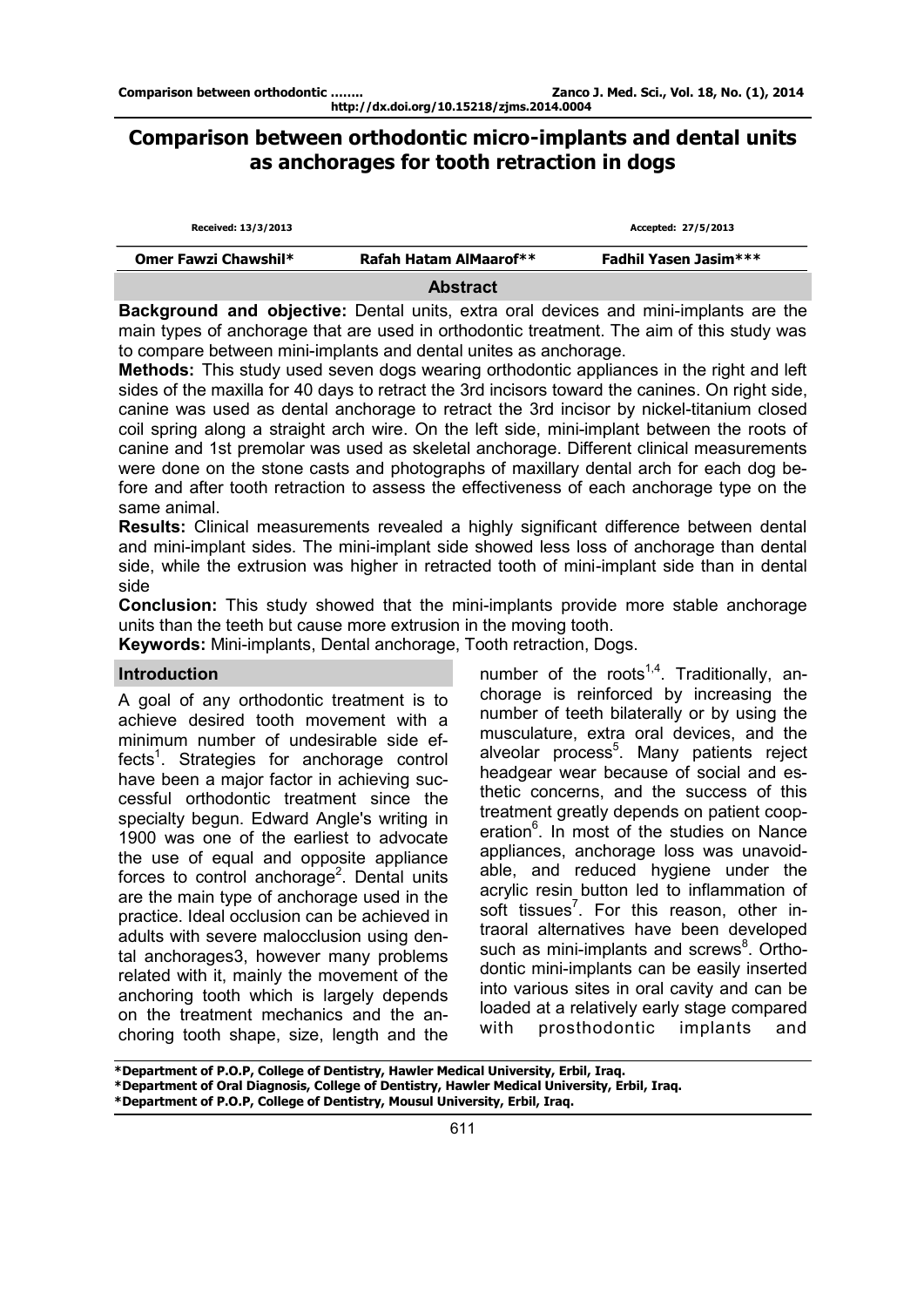onplants $9,10$ . The insertion site should be chosen in an area of good quality bone and if possible in an area where no tooth. Most often, the mini-implants are inserted between the roots of neighboring teeth<sup>11,12</sup>. The introduction of skeletal anchorage as a source of stationary anchorage to orthodontic forces has made most complex tooth movements simple. Because of their small dimensions, miniscrews offer the advantages of immediate loading, multiple placement sites, relatively simple placement and removal, placement in interdental areas where traditional implants cannot be placed, and minimal expenses for patients<sup>13,14</sup>. It has been shown that miniscrews can be loaded to forces up to 500 g and yet stay intact until the end of the treatment<sup>15</sup>. In a comparative study done by Park *et al*, <sup>16</sup> mini-implant anchorage provided better anchorage and less arch-dimension change in the maxillary posterior teeth than dental anchorage during en-masse retraction of the maxillary anterior teeth. In another comparative study done on 30 adult patients using cephalometric analysis, mini-implants served as absolute anchorage without any anchorage loss for the treatment of skeletal open bite compared with conventional dental anchorage<sup>3</sup>. Similar results obtained by the study done for the treatment of 34 adult class II female patients. Both mini-implants and fixed functional appliance provide adequate dental compensation for the class II malocclusion, but the mini-implant group offered better anchorage control<sup>4</sup>. This study aimed to compare between miniimplants and natural teeth as anchorage units in the same animal to evaluate the clinical outcomes of two different main types of anchorages.

# **Methods**

In this study seven local dogs with age range (16-17 months) were used. They wore an orthodontic appliance to retract the maxillary 3<sup>rd</sup> incisor against the canine in order to close the space which already exists between these two teeth. On the right

side, the appliance consisted of custom made edgewise bands on both the  $3<sup>rd</sup>$  incisor and canine through which a piece of rectangular stainless steel wire (17\*25 ml) pass to slide the  $3<sup>rd</sup>$  incisor along this arch wire. The retraction force was applied by Ni -Titanium closed coil spring (6mm) which attached to the hooks of each band (Figure 1a). On the left side, AbsoAnchor selfdrilling mini-implant of 1.8 mm diameter and 7 mm length<sup>17</sup> (Dentos Company, Korea) was inserted halfway between the roots of canine and 1st premolar using self drilling implant hand driver, 8 mm apical to the gingival margin with the same operator for all dogs in the early morning. The orthodontic appliance on this side differ in that the distal end of the Nickel-Titanium closed coil spring attached to the mini-implant head instead of the band hook on the canine (Figure 1b). On both sides 150 g of force was applied by nickel-titanium closed coil springs measured using orthodontic pressure-tension gauge.



**Figure 1:** design of the orthodontic appliance on right and left side

The dogs were anesthetized with a mixture of 0.22 mg/kg Xylasine and 2.2 mg/kg Ketamine intramuscularly<sup>18</sup>, in the beginning of the study for taking primary impression, appliance insertion and mini-implant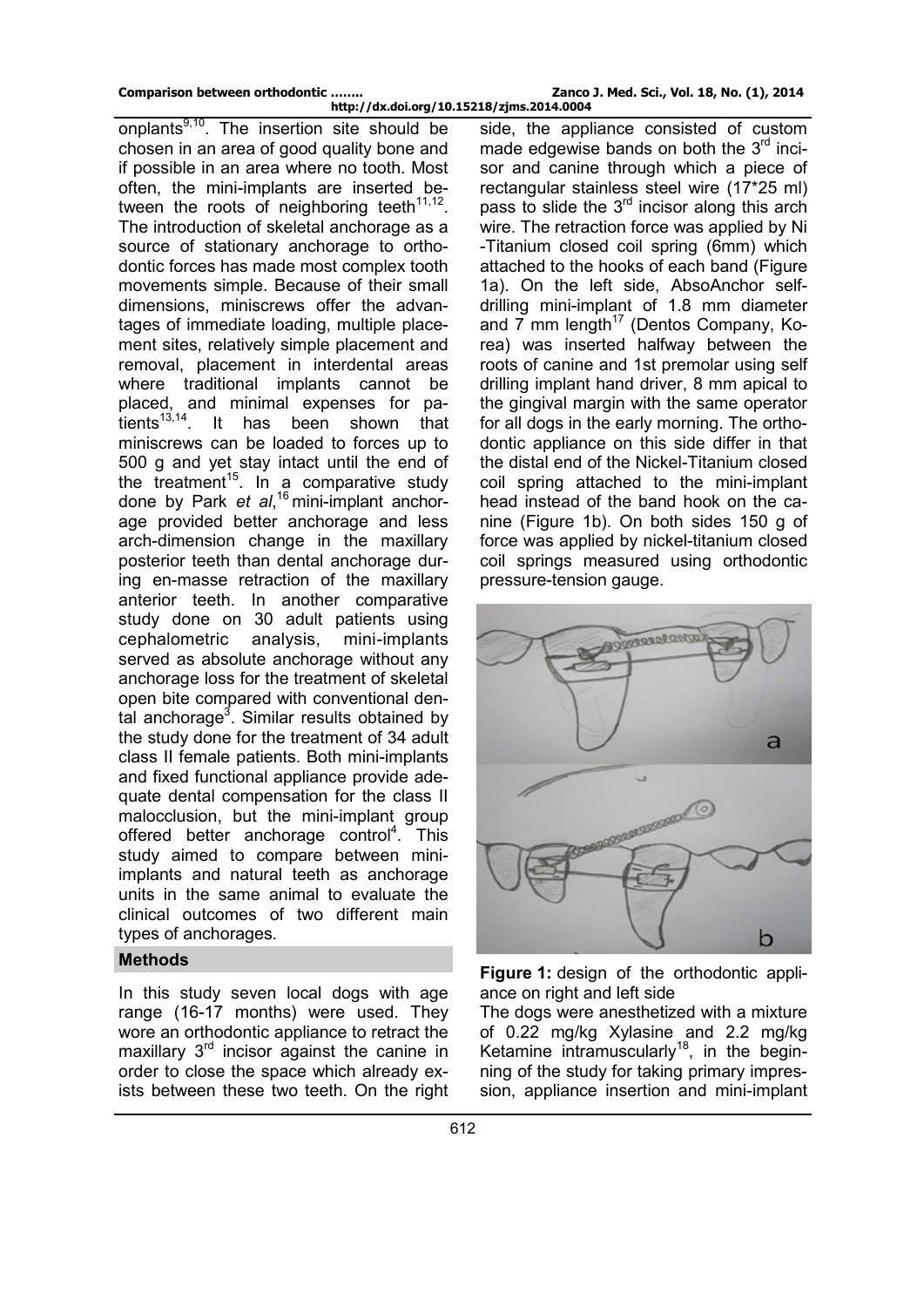**Comparison between orthodontic …….. Zanco J. Med. Sci., Vol. 18, No. (1), 2014 http://dx.doi.org/10.15218/zjms.2014.0004** 

placement. Another shot of anesthesia was given at the end of the study (40 days) for removing the appliance and the miniimplant and for taking the final impression. The impressions were poured with stone to form the stone casts which were used to record the clinical measurements and changes that took place during the studying period. Photographs for the casts and the left buccal side of the dog's mouth with the mini-implant were taken using a professional camera (Canon, power-shot, SX40) with fixed lens distance (20cm) from them. Calibration was done by calculating the magnification factor by measuring the canine crown length in the mouth and in the photograph. In order to provide a high degree of reliability, the measurements were done 2 times with a 2 week interval by single examiner. The measurements were done on photographs using the auto CAD software (2012, 64bit).

### **Clinical measurements:**

\*Loss of anchorage (L.O.A): On the right side, the loss of anchorage was estimated by measuring the distance between two fixed points (the midpoint between the 1<sup>st</sup> incisors, and the midpoint of the distal side of canine cervical area) (Figure 2a). On the left side, anchorage loss of the mini-implant was estimated by measuring the distance from a fixed point (tip of  $1<sup>st</sup>$  premolar cusp) to the midpoint of the mini-implant head before the appliance placement and at the end of tooth retraction (Figure 3a').

\*Space closure (S.C): Space from the cervical area of the  $3<sup>rd</sup>$  incisor (midpoint of its distal side) to the cervical area of the canine (midpoint of its distal side) was measured on right and left side (Figure 2 b and b'). The absolute space closure was calculated by subtracting the loss of anchorage from the amount of closed space in order to get the pure space closure.

\*Degree of rotation (D.O.R): From the occlusal view a straight line was drawn from the incisal tip through the cingulum of the 3rd incisor formed an angle with the interpalatal line, the value of this angle indicating the degree of rotation on right and left side (Figure 2c and c').



Figure 2: Oclussal view of the stone cast with clinical measurements



Figure 3: buccal photograph of the miniimplant side

\*Degree of tipping (D.O.T): From the buccal view of the cast, a straight line was drawn from the incisal tip of the  $3<sup>rd</sup>$  incisor to the midpoint of the labial gingival margin formed an angle with the horizontal line connecting the gingival margins of  $1<sup>st</sup>$  premolar,  $2^{nd}$  premolar and  $3^{rd}$  premolar on both sides (Figure 4a). The angle was measured before and after tooth retraction to calculate the amount of tipping.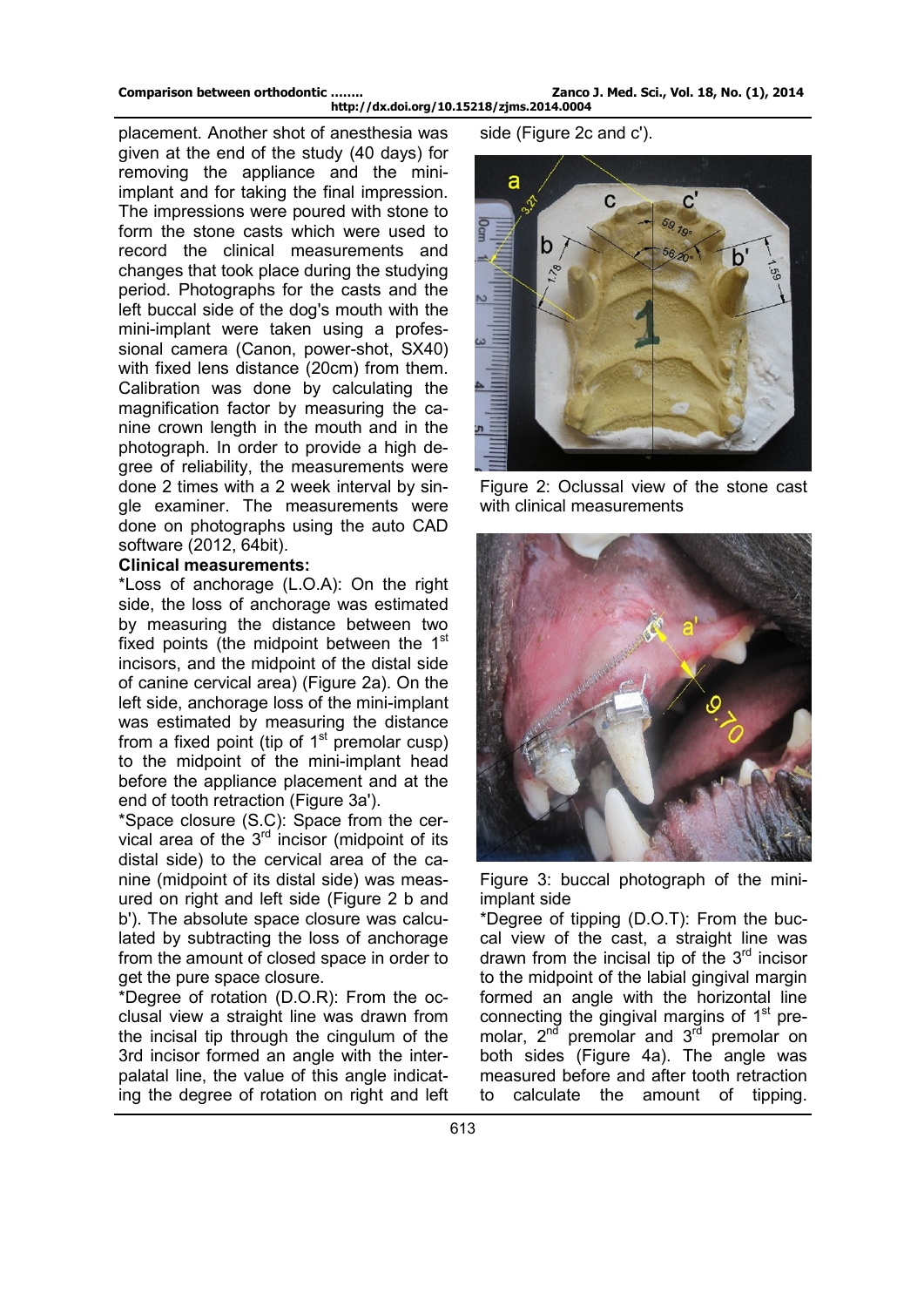\* Extrusion: Extrusion was estimated by measuring the vertical distance of  $3<sup>rd</sup>$  incisors tip in relation to a fixed line passing tangential to the tip of 2<sup>nd</sup> incisor and parallel to the previous gingival line before and after orthodontic treatment on both sides (Figure 4b).



Figure 4: buccal view of the stone cast with clinical measurements

Statistical analysis of the collected clinical measurements were performed with software (version 17.0; SPSS) with a "P" value ≤ 0.05 was considered as statistically significant. The results of two sides of the same group were compared by using paired *t* test.

## **Results**

The statistical analysis of the clinical measurements revealed obvious differences between dental anchorage and mini-implant sides. Regarding loss of anchorage, there was a highly significant difference between dental anchorage side and mini-implant side (P=0.001), where the mini-implant side demonstrated less loss of anchorage (0.683 mm) than the dental anchorage side (1.396 mm). Concerning space closure, although mini-implant side revealed higher rate of space closure (1.149 mm) compared with dental side (0.850 mm), but statistically this difference was non-significant

(P=0.125). About the degree of rotation, the dental anchorage side revealed a higher degree of rotation of the  $3<sup>rd</sup>$  incisor (2.013°) while the mini-implant side showed less D.O.R (1.903°) but the difference was non significant(P=0.819). On the other hand there was a highly significant difference between the two sides (P<0.001) in the degree of extrusion being higher at mini-implant side (1.874 mm) compared to dental side (0.599 mm). Regarding degree of tipping, there was no significant difference between the two groups (P=0.918) as shown in, Table 1.

**Table 1:** Paired t-test of the clinical measurements.

| <b>Variables</b>             | Mean  | $±$ SD | P value     |       |
|------------------------------|-------|--------|-------------|-------|
| L.O.A.Dental<br>mm           | 1.396 | 241    |             | $N=7$ |
| L.O.A.Microimplant<br>mm     | .683  | .128   | $.001**$    |       |
| S.C.Dental<br>mm             | .850  | .212   |             |       |
| S.C.Microimplant<br>mm       | 1.149 | .278   | .125        |       |
| D.O.R.Dental<br>degree       | 2.013 | .904   |             |       |
| D.O.R.Microimplant<br>degree | 1.903 | .953   | .819        |       |
| <b>ExtrusionDental</b><br>mm | .599  | .437   |             |       |
| ExtrusionMicroimplant<br>mm  | 1.874 | .264   | $< 0.001**$ |       |
| D.O.T.Dental<br>degree       | 4.900 | 1.704  |             |       |
| D.O.TMicroimplant<br>degree  | 4.989 | 1.649  | .918        |       |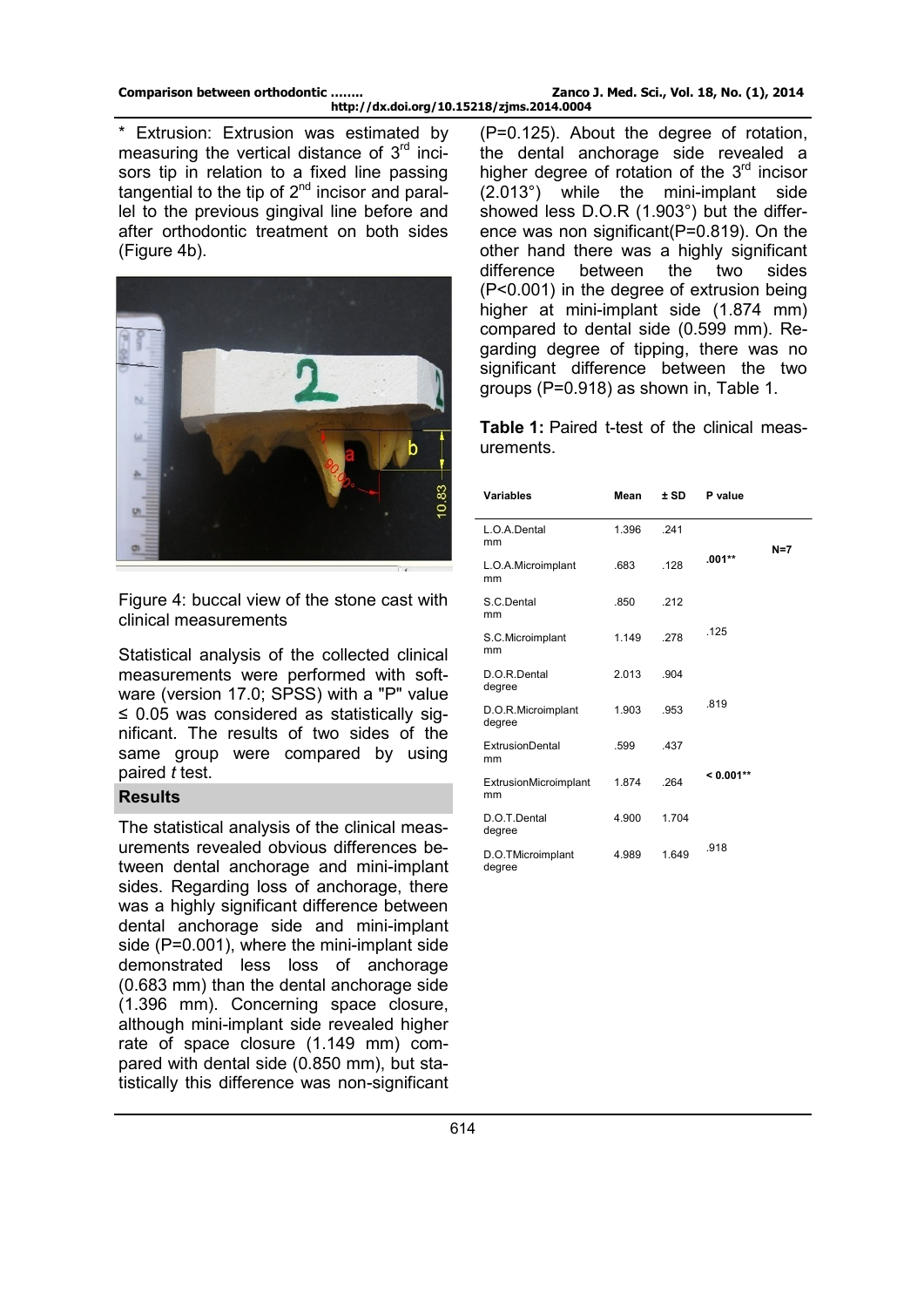Many studies were preformed to compare different kinds of intra and extra-oral anchorage for orthodontic movement and most of these studies compared between human being who wears different orthodontic appliances. This study has compared between the conventional dental anchorage and mini-implant anchorage for the retraction of 3rd incisor toward the canine in the same dog providing same ambience and comparing different orthodontic treatment in the same biological circumstances. The movement is closely similar to the retraction of canines toward the  $2^{nd}$  premolars in human beings that is widely used in every day orthodontic practice. This study revealed that the loss of anchorage at miniimplant side was very much less than loss of anchorage that happen at dental anchorage side. In addition there was highly significant difference in the degree of extrusion in the retracted tooth between the two different types of anchorage. The use of min-implant increased the incidence of extrusion in the  $3<sup>rd</sup>$  incisor which was retracted distally by the Nickel-Titanium closed coil spring. Similar results obtained by Koyama *et al*<sup>19</sup> in a prospective study who compared treatment outcome using mini-implants, high pull headgear and intermaxillary elastics as anchorage in bimaxillary protrusion patients using lateral cephalograms before and after treatment. Sliding mechanics with implant anchorage provided absolute anchorage and control of mandibular rotation more than the conventional techniques. Another agreement come from the results obtained by a comparative study between conventional anchorage and mini-implants as anchorage for the treatment of class II division 1 in 24 patients using pre- and post-treatment three-dimensional virtual maxillary cast superimposition. Linear, angular and archdimension variables of that study showed that mini-implants provided better anchorage and less arch-dimension change in the maxillary posterior teeth than the

**Discussion conventional anchorage during en-mass** retraction of maxillary anterior teeth $16$ . Upadhyay *et al*<sup>4</sup> study, compared between mini-implants and fixed functional appliance for the treatment of class II female patients. Half of the patients treated with fixed functional appliance, and the other 17 patients treated with upper 1<sup>st</sup> premolar extraction followed by space closure with mini -implants. The two treatment protocols provided adequate dental compensation but did not correct the skeletal discrepancy with a better anchorage control offered by the mini-implant group. The results of this study also similar to results obtained by Ohmae *et al*<sup>20</sup> who used mini-implant in beagle dogs for the intrusion of  $3<sup>rd</sup>$  premolar by placing a mini-implant buccally and other one lingually connected by a closed coil spring running along the crown of  $3<sup>rd</sup>$ premolar. All the mini-implants remain stable without displacement or mobility offering maximum anchorage after 12 weeks of orthodontic force application. On the other hand the results of this study disagree with Feldmann  $et$   $al^{21}$  who studied the anchorage capacity of osteo-integrated and conventional anchorage systems by taking cephalograms of 120 patients before and after orthodontic treatment using onplant, head gear, trans-palatal arch and orthosystem implant as anchorage units. The maxillary molars were stable during the leveling/ aligning in the Onplant, Orthosystem implant, and headgear groups, but the transpalatal bar group had some anchorage loss. Liou  $et \cdot a^{2^2}$  studied the treatment outcome of 50 adult patients with maxillary protrusion who treated orthodontically by en-mass retraction with extraction of 1<sup>st</sup> premolar using mini-implants for 30 patients and transpalatal arch on  $1<sup>st</sup>$  molars for other 20 patients as anchorage. The amount of maxillary en-masse anterior retraction was significantly greater in miniimplant group than in other group. Motoyoshi *et al*<sup>23</sup> studied the factors affecting the stability and success rate of mini-implants as anchorage units on 57 orthodontic patients (148 mini-implants). They proved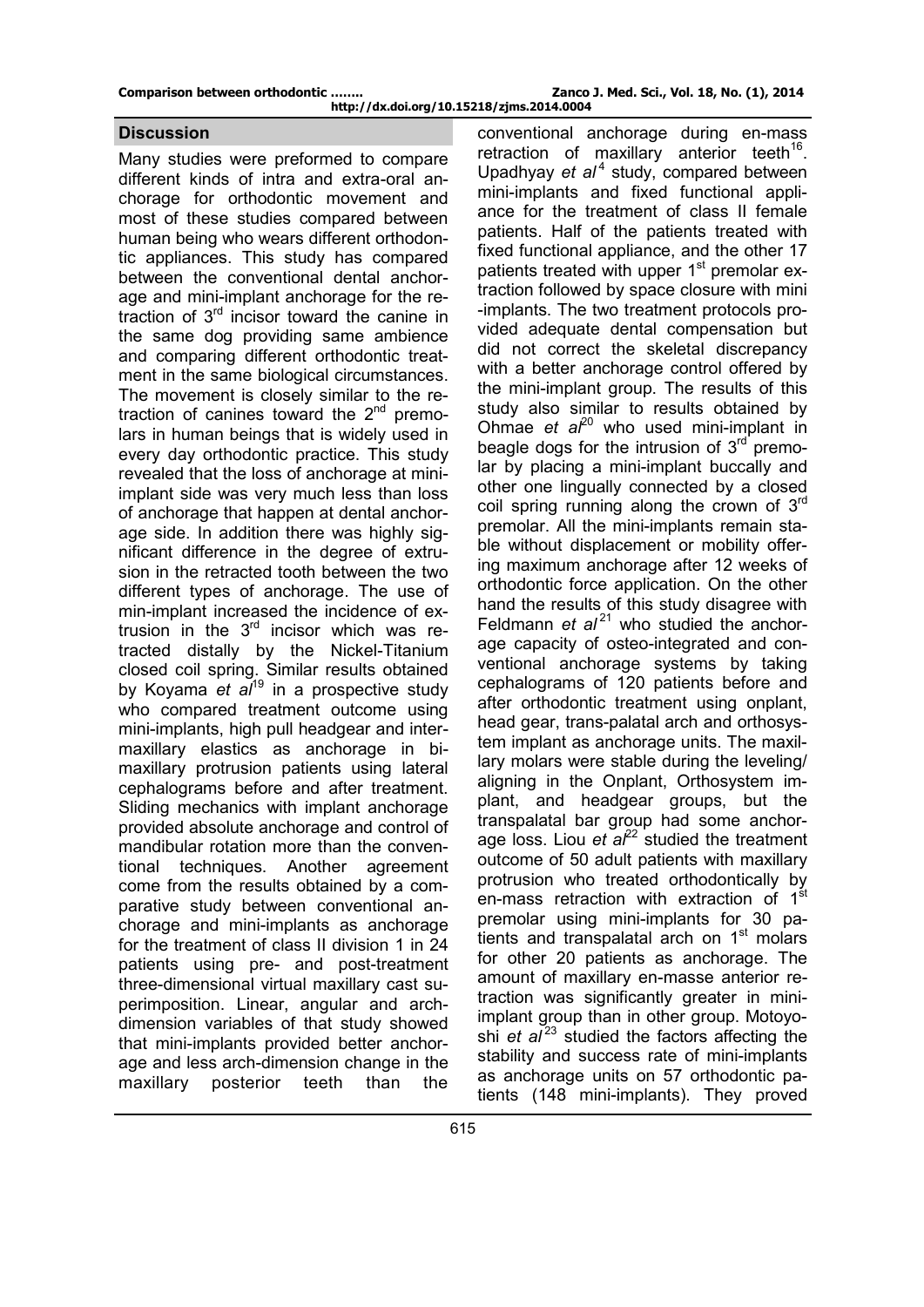that the success rate and stability of these mini-implants are highly technique sensitive and highly dependent on the placement period, quality of the bone, oral hygiene, and amount of force applied and not all the mini-implants placed was clinically successful as anchorage units.

#### **Conclusion**

According to these results, mini-implants provided more anchorage and support than dental anchorage but have the disadvantage of extrusion which may be avoided by changing appliance design to have intrusive vertical force, further studies required to confirm these results including longer treatment duration and further investigation on histological and ultra-structural levels.

### **References**

- 1. Proffit WR. Contemporary orthodontics,  $2<sup>nd</sup>$  ed. St Louis: Mosby-year book; 2000. P. 308.
- 2.Graber LW, Vanarsdall RL, Vig KWL. Orthodontics, current principles and techniques, 5<sup>th</sup> ed. Philadelphia: Mosby; 2012. P. 13.
- 3.Deguchi T, Kurosaka H, Oikawa H, Kuroda S, Takahashi I Yamashiro T, et al. Comparison of orthodontic treatment outcomes in adults with skeletal open bite between conventional edgewise treatment and implant-anchored orthodontics. Am J Orthod Dentofacial Orthop 2011; 139:S60-8.
- 4.Upadhyay M, Yadav S, Nagaraj K, Uribe F, Nanda R. Mini-implant vs fixed functional appliances for treatment of young adult class II female patients. Angle Orthod 2012; 82:294-303.
- 5.Lee JS, Kim KJ, Park YC, Vanarsdell RL. Applications of orthodontic mini-implants,  $1<sup>st</sup>$  ed. Canada: Quintessence Publishing; 2007.
- 6.Yao CCJ, Lai EHH, Chang JZC, Chen I, Chena YJ. Comparison of treatment outcomes between skeletal anchorage and extraoral anchorage in adults with maxillary dentoalveolar protrusion. Am J Orthod Dentofacial Orthop 2008; 134:615-24.
- 7.Chen F, Terada K, Hananda K, Saito I. Anchorage Effect of Osseointegrated vs. Nonosseointegrated Palatal Implants. Angle Orthod 2006; 76:660-5.
- 8.Ohashi E, Pecho OE, Moron M, Lagravere MO. Implant vs. Screw Loading Protocols in Orthodontics, A Systematic Review. Angle Orthod 2006; 76:721-7.
- 9.Asscherickx K, Vannet BV, Wehrbein H, Sabzevar MM. Success rate of miniscrews relative to their position to adjacent roots. Eur J Orthod 2008; 30:330-5.
- 10.Kim JW, Baek SH, Kim TW, Chang YII. Comparison of Stability between Cylindrical and Conical

Mini-Implants. Angle Orthod 2008; 78:692-8.

- 11.Poggio PM, Incorvati C, Velo S, Carano A. ''Safe Zones'': A guide for mini-screw positioning in the maxillary and mandibular arch. Angle Orthod 2006; 76:191-7.
- 12.Serra G, Morais LS, Elias CN, Meyers MA, Andrade L, Muller CA, et al. Sequential bone healing of immediately loaded mini-implants: Histomorphometric and fluorescence analysis. Am J Orthod Dentofacial Orthop 2010; 137:80-90.
- 13.Leung MTC, Rabie ABM, Wong RWK. Stability of connected mini-implants and mini-plates for skeletal anchorage in orthodontics. Eur J Orthod 2008; 30:483-9.
- 14.Chung KR, Kim SH, Kang YG, Nelson G. Orthodontic mini-plate with tube as an efficient tool for borderline cases. Am J Orthod Dentofacial Orthop 2011; 139:551-62.
- 15.Cornelis MA, Scheffler NR, De Clerck HJ, Tulloch JF, Behets CN. Systematic review of the experimental use of temporary skeletal anchorage devices in orthodontics. Am J Orthod Dentofacial Orthop 2007; 131:S52-8.
- 16.Park HM, Kim BH, Yang IH, Baek SH. Preliminary three-dimensional analysis of tooth movement and arch dimension change of the maxillary dentition in Class II division 1 malocclusion treated with first premolar extraction: conventional anchorage vs. mini-implant anchorage. Korean J Orthod 2012; 42(6):280-90.
- 17.Huja SS, Litsky AS, Beck FM, Jhonson KA, Larsen PE. Pull-out strength of monocortical screws placed in the maxillae and mandibles of dogs. Am J Orthod Dentofac Orthop 2005; 127:307-13.
- 18.Carrillo R, Buschang PH, Opperman LA, Franco PF, Rossouw PE. Segmental intrusion with miniscrew implant anchorage: A radiographic evaluation. Am J Orthod Dentofacial Orthop 2007; 132:576.e1-576.e6.
- 19.Koyama I, Iino S, Abe Y, Takano-Yamamoto T, Miyawaki S. Differences between sliding mechanics with implant anchorage and straight-pull headgear and intermaxillary elastics in adults with bimaxillary protrusion. Eur J Orthod 2011; 33:126- 31.
- 20.Ohmae M, Saito S, Morohashi T, Seki K, QU H, Kanomi R, et al. A clinical and histological evaluation of the titanium mini-implants as anchorage for orthodontic intrusion in beagle dogs. Am J Orthod Dentofac Orthop 2001; 119:489-97.
- 21.Feldmann L, Bondemark L. Anchorage capacity of osseointegrated and conventional anchorage systems: A randomized controlled trial. Am J Orthod Dentofac Orthop 2008; 133: 339.e19- 339.e28.
- 22.Liou EJW, Chang PMH. Apical root resorption in orthodontic patients with en-masse maxillary anterior retraction and intrusion with miniscrews. Am J Orthod Dentofac Orthop 2010; 137:207-12.
- 23.Motoyoshi M, Uemura M, Ono A, Okazaki K, Shigeeda T, Shimizue N. Factors affecting the long-